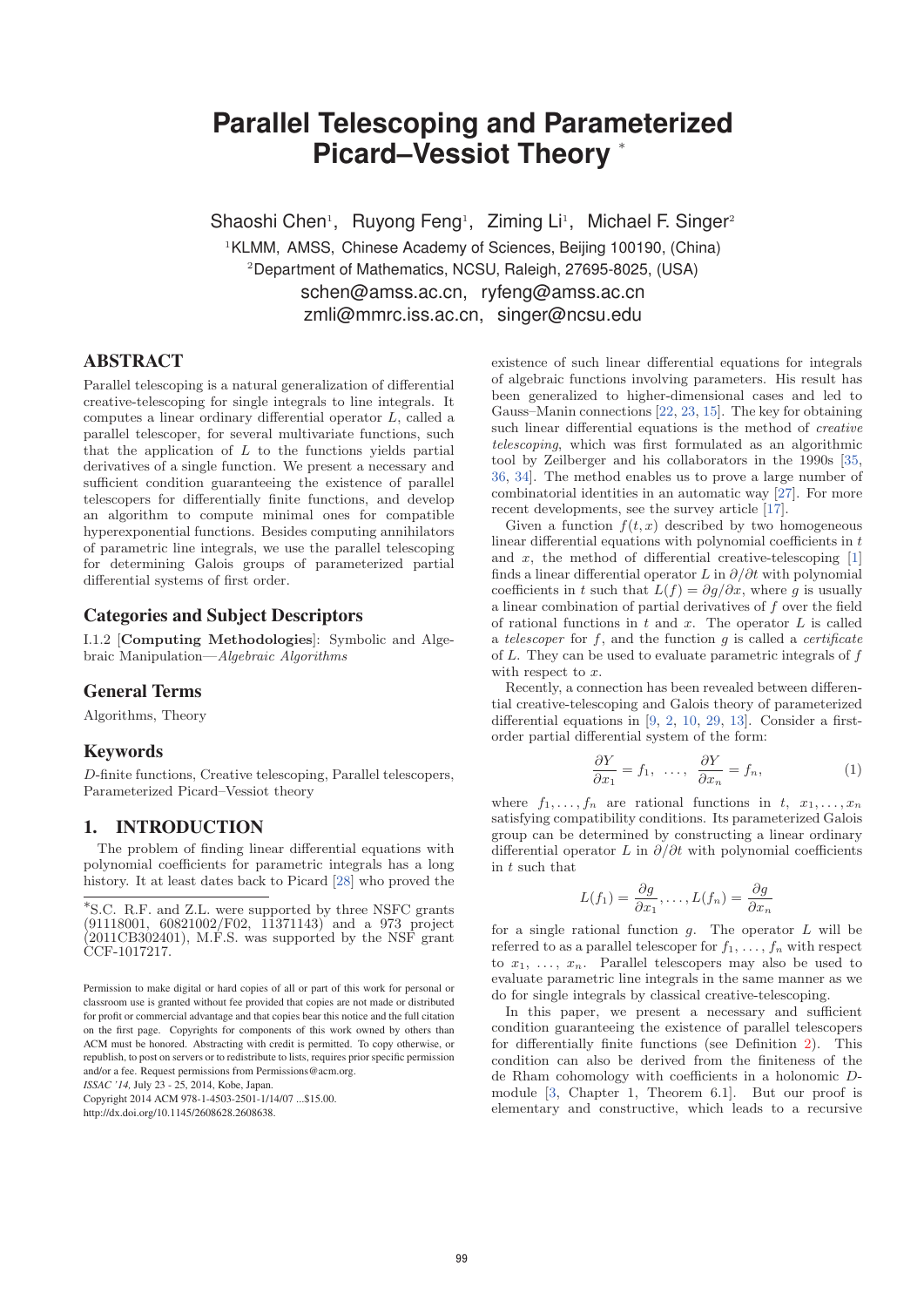method for computing parallel telescopers. The condition can easily be verified if the given functions are hyperexponential. We develop an algorithm to compute a parallel telescoper of minimal order for compatible hyperexponential functions. The algorithm can be used for constructing parallel telescopers for non-compatible ones, although its output may not be of minimal order. We also show how to determine the Galois group of a differential system of the form (1) by parallel telescoping.

The rest of the paper is organized as follows. In Section 2, we review the notion of differentially finite elements. In Section 3, we study the existence of parallel telescopers. We present an algorithm in Section 4 for constructing minimal parallel telescopers for hyperexponential functions. In Section 5, parallel telescoping is applied to determine Galois groups of parameterized partial differential systems of first order.

## 2. DIFFERENTIALLY FINITE ELEMENTS

Let  $k$  be an algebraically closed field of characteristic zero. Let  $\delta_i$  be the usual partial derivative with respect to  $x_i$  on the field  $k(x_1,...,x_n)$  for all i with  $1 \leq i \leq n$ . For brevity, we set  $\mathbf{x} = (x_1, \ldots, x_n)$ . Over the differential field  $(k(\mathbf{x}), {\delta_1, \ldots, \delta_n})$  there is a noncommutative algebra  $k(\mathbf{x})\langle D_1,\ldots,D_n\rangle$  whose commutation rules are

$$
D_i D_j = D_j D_i
$$
 and  $D_i f = f D_i + \delta_i(f)$ 

for all  $i, j \in \{1, \ldots, n\}$  and  $f \in k(\mathbf{x})$ . The algebra is also called the ring of differential operators associated to  $k(\mathbf{x})$ . The commutation rules imply the following fact:

**Fact 1.** Let  $L \in k(\mathbf{x})\langle D_1, \ldots, D_n \rangle$  and  $[D_i, L] = D_i L - LD_i$ for every i with  $1 \leq i \leq n$ .

(i)  $[D_i, L] = 0$  if and only if L is free of  $x_i$ .

- (ii) If L is free of  $D_i$ , then so is  $[D_i, L]$ .
- (iii) If L is in  $k[\mathbf{x}]\langle D_1,\ldots,D_n\rangle$ , then the degree of  $[D_i,L]$ in  $x_i$  is less than that of  $L$ .

Due to the noncommutativity of  $k(\mathbf{x})\langle D_1,\ldots,D_n\rangle$ , we make a convention that ideals, vector spaces, modules and submodules are all left ones in this paper.

Let M be a module over  $k(\mathbf{x})\langle D_1,\ldots,D_n\rangle$ . For an element  $L \in k(\mathbf{x})\langle D_1,\ldots,D_n\rangle$  and  $h \in M$ , the scalar product of L and h is denoted by  $L(h)$ . We say that L is an annihilator of h if  $L(h) = 0$ . The set of all annihilators of h is denoted by ann(h). This is an ideal in  $k(\mathbf{x})\langle D_1,\ldots,D_n\rangle$ .

**Definition 2.** Let h be an element of a module over the ring  $k(\mathbf{x})\langle D_1,\ldots,D_n\rangle$ . We say that h is differentially finite (abbreviated as D-finite) over  $k(\mathbf{x})$  if  $\text{ann}(h) \cap k(\mathbf{x}) \langle D_i \rangle \neq \{0\}$ for all i with  $1 \leq i \leq n$ .

It is straightforward to see that  $h$  is  $D$ -finite if and only if the submodule generated by  $h$  is a finite-dimensional linear space over  $k(\mathbf{x})$ . It follows that, if  $h_1,\ldots,h_m$  are D-finite elements in a module over  $k(\mathbf{x})\langle D_1,\ldots,D_n\rangle$ , so is every element in the submodule generated by  $h_1, \ldots, h_m$ .

When a module consists of functions in  $x_1, \ldots, x_n$ , its D-finite elements are called D-finite functions. These are ubiquitous in combinatorics as generating functions. Dfinite functions were first systematically investigated by Stanley in [31]. Their important algebraic properties have

been revealed by Lipshitz in [20, 21]. We recall a lemma in [20, Lemma 3], which is the starting point of our study on parallel telescopers.

**Lemma 3** (Lipshitz, 1988)**.** If h is a D-finite element in a module over  $k(\mathbf{x})\langle D_1,\ldots,D_n\rangle$ , then

$$
\operatorname{ann}(h) \cap k(x_1, \ldots, x_{i-1}, x_{i+1}, \ldots, x_n) \langle D_i, D_j \rangle \neq \{0\}
$$

for all  $i, j \in \{1, \ldots, n\}$  with  $i \neq j$ .

The next lemma allows one to remove redundant variables.

**Lemma 4.** Let h be a D-finite element in a module over the ring  $k(\mathbf{x})\langle D_1,\ldots,D_n\rangle$ . If

$$
D_{m+1}(h) = D_{m+2}(h) = \cdots = D_n(h) = 0
$$

for some  $m \in \{1, \ldots, n-1\}$ , then h is also a D-finite element over  $k(x_1,\ldots,x_m)$ .

Proof. By the definition of D-finite elements, it suffices to show that the intersection of ann(h) and  $k(x_1,...,x_m)\langle D_i\rangle$ is nontrivial for all i with  $1 \leq i \leq m$ . Suppose the contrary. Then, without loss of generality, we may further suppose that every nonzero annihilator of h in  $k[\mathbf{x}]\langle D_1\rangle$ involves  $x_n$ . Among those annihilators, we choose one, say P, whose degree in  $x_n$  is minimal. By Fact 1 (i),  $[D_n, P]$ is nonzero. By Fact 1 (ii), it belongs to  $k(x_1,\ldots,x_n)\langle D_1\rangle$ . Since both  $D_n(h)$  and  $P(h)$  are equal to zero,  $[D_n, P]$  is also a nonzero annihilator of h in  $k[\mathbf{x}]\langle D_1\rangle$ . By Fact 1 (iii), it has degree in  $x_n$  less than that of  $P$ , a contradiction.

# 3. PARALLEL TELESCOPERS

In this section, we define the notion of parallel telescopers for several multivariate functions in a module-theoretic setting, and study under what conditions parallel telescopers exist for D-finite elements.

## 3.1 Definition of parallel telescopers

In order to define parallel telescopers, we introduce a new indeterminate t, and extend the field  $k(\mathbf{x})$  to  $k(t, \mathbf{x})$ , which is denoted by K, and set  $\Delta = {\delta_t, \delta_1, \ldots, \delta_n}$ , where  $\delta_t$ stands for the usual partial derivative with respect to  $t$  on  $K$ . Moreover, let us denote by **R** the ring  $K\langle D_t, D_1, \ldots, D_n \rangle$  of linear differential operators. The notions such as D-finite elements and annihilators carry over naturally to K and **R**.

**Definition 5.** Let  $f_1, \ldots, f_n$  be in an **R**-module. A nonzero operator L in  $k(t)\langle D_t \rangle$  is called a parallel telescoper for  $f_1$ ,  $\ldots$ ,  $f_n$  with respect to **x** if there exists an element g in the submodule generated by  $f_1, \ldots, f_n$  over **R**, such that

$$
L(t, D_t)(f_i) = D_i(g) \quad \text{for all } 1 \le i \le n.
$$

The element g is called a certificate of L with respect to **x**.

By Definition 5, the parallel telescopers for  $f_1, \ldots, f_n$ and zero form an ideal in the ring  $k(t)\langle D_t\rangle$ . The ideal is principal, since  $k(t)\langle D_t \rangle$  is a left Euclidean domain. A generator of the ideal is called a minimal parallel telescoper for  $f_1, \ldots, f_n$  with respect to **x**.

#### 3.2 Existence of parallel telescopers

We derive a necessary and sufficient condition for the existence of parallel telescopers for D-finite elements. To this end, we need a differential analogue of [27, Thm. 6.2.1].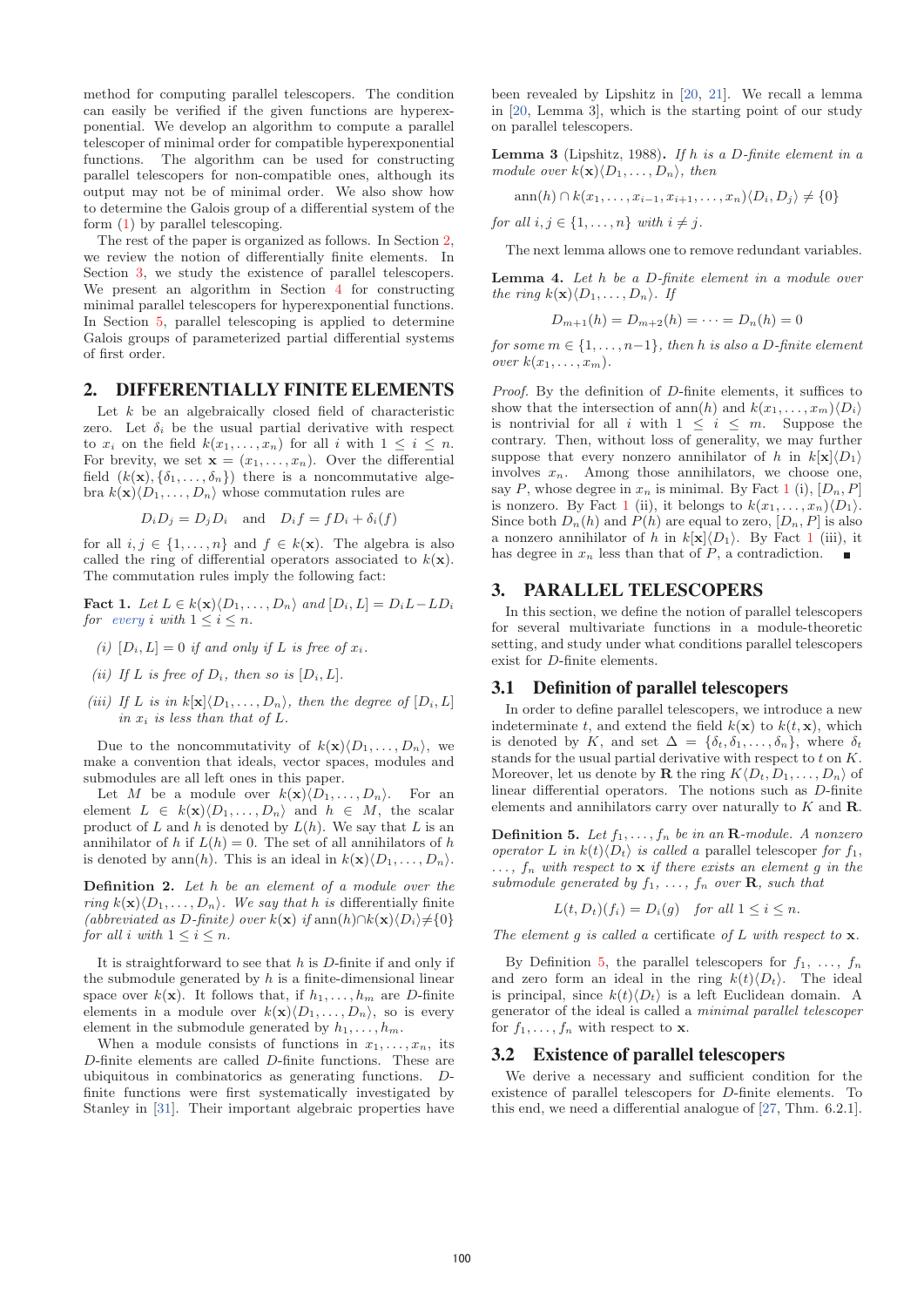**Lemma 6.** Let h be an element of an **R**-module. If h is D-finite over K, then, for every  $i \in \{1, \ldots, n\}$ , there exists a nonzero operator  $L_i \in k(t, x_1, \ldots, x_{i-1}, x_{i+1}, \ldots, x_n) \langle D_t \rangle$ and an element  $g_i$  in the submodule generated by h such that  $L_i(h) = D_i(g_i)$ .

Proof. Let N be the submodule generated by h over **R**.

By Lemma 3, h has a nonzero annihilator in  $K\langle D_t, D_i \rangle$ , which is free of  $x_i$ . Among all of the  $x_i$ -free and nonzero annihilators for  $h$ , we choose one, say  $P_i$ , whose degree in  $D_i$ is minimal. If the degree  $d_i$  of  $P_i$  in  $D_i$  is equal to zero, then the lemma holds by taking  $L_i = P_i$  and  $q_i = 0$ . Assume that  $d_i > 0$ . We can always write

$$
P_i = L_i + D_i Q_i, \t\t(2)
$$

where  $L_i$  is in  $k(t, x_1, \ldots, x_{i-1}, x_{i+1}, \ldots, x_n) \langle D_t \rangle$ , and  $Q_i$  is in  $k(t, x_1,...,x_{i-1}, x_{i+1},...,x_n)$  $\langle D_t, D_i \rangle$  whose degree in  $D_i$ is less than  $d_i$ .

Set  $g_i := Q_i(h)$ . Since  $P_i(h) = 0$  and  $g_i$  is in N, it remains to show that  $L_i$  is nonzero in (2). Suppose that  $L_i = 0$ . Then  $D_i(q_i) = 0$ , which, together with the D-finiteness of  $q_i$ , implies that  $g_i$  is D-finite over  $k(t, x_1, \ldots, x_{i-1}, x_{i+1}, \ldots, x_n)$ by Lemma 4. Thus, there exists a nonzero operator  $R_i$ in  $k(t, x_1, \ldots, x_{i-1}, x_{i+1}, \ldots, x_n) \langle D_t \rangle$  such that  $R_i(q_i) = 0$ . It follows that the product  $R_iQ_i$  is also a nonzero and  $x_i$ free annihilator of h. But it has degree in  $D_i$  less than  $d_i$ , which contradicts the minimality assumption for the degree of  $P_i$  in  $D_i$ .  $\blacksquare$ 

To study the existence of parallel telescopers, we introduce the notion of compatible elements with respect to **x**.

**Definition 7.** The elements  $f_1, \ldots, f_n$  of an **R**-module are said to be compatible with respect to **x** if  $D_i(f_j) = D_j(f_i)$ hold for all  $1 \leq i < j \leq n$ . These latter equations are called the compatibility conditions for  $f_1, \ldots, f_n$ .

The following lemma shows that the compatibility conditions are sufficient for the existence of parallel telescopers for D-finite elements.

**Lemma 8.** Let  $f_1, \ldots, f_n$  be elements of an **R**-module. If they are D-finite over K and compatible with respect to **x**, then there exists a parallel telescoper for  $f_1, \ldots, f_n$  with respect to **x**.

*Proof.* Set  $\mathbf{x}_m = (x_1, \ldots, x_m)$ , and set  $\mathbf{R}_m$  to be the subring  $k(t, \mathbf{x}_m)\langle D_t, D_1, \ldots, D_m\rangle$  of **R** for all m with  $1 \le m \le n$ .

We proceed by induction on *n*. If  $n=1$ , then  $f_1$  has a telescoper in  $k(t)\langle D_t \rangle$  with respect to **x**<sub>1</sub> by Lemma 6. Assume that the lemma holds for any  $n-1$  elements that are both D-finite over  $k(t, \mathbf{x}_{n-1})$  and compatible with respect to  $\mathbf{x}_{n-1}$ .

Assume that  $f_1, f_2, \ldots, f_n$  are *D*-finite over  $k(t, \mathbf{x}_n)$  and compatible with respect to  $\mathbf{x}_n$ . Denote by N the submodule generated by  $f_1, \ldots, f_n$  over  $\mathbf{R}_n$ . By Lemma 6, there exists a nonzero operator  $L_n$  in  $k(t, \mathbf{x}_{n-1})\langle D_t \rangle$  such that

$$
L_n(f_n) = D_n(g_n) \quad \text{for some } g_n \in N. \tag{3}
$$

Without loss of generality, we further assume that  $L_n$  in (3) is of minimal degree in  $D_t$  and is monic with respect to  $D_t$ .

First, we show that  $L_n$  belongs to  $k(t)\langle D_t\rangle$ . For all i with  $1 \leq i \leq n-1$ , we set  $L_i = [D_i, L_n]$ , which belongs to  $k(t, \mathbf{x}_{n-1})\langle D_t \rangle$  by Fact 1 (ii), and has degree in  $D_t$ less than that of  $L_n$ , because  $L_n$  is monic with respect

to  $D_t$ . Note that  $L_nD_i(f_n) = L_nD_n(f_i) = D_nL_n(f_i)$ , in which the first equality is immediate from the compatibility condition  $D_i(f_n) = D_n(f_i)$ , and the second from the fact that  $L_n$  is free of  $x_n$ . Thus,  $L_i(f_n) = D_i L_n(f_n) - D_n L_n(f_i)$ , which, together with (3), implies that

$$
L_i(f_n) = D_i D_n(g_n) - D_n L_n(f_i) = D_n \left(\tilde{f}_i\right), \qquad (4)
$$

where  $\tilde{f}_i := D_i(g_n) - L_n(f_i)$  for  $i = 1, \ldots, n-1$ . Since  $\tilde{f}_i$ belongs to N, we see that  $L_i = 0$ , for otherwise,  $L_n$  would not be a nonzero operator that satisfies (3) and has minimal degree in  $D_t$  by (4). Thus,  $L_n$  is free of  $x_i$  by Fact 1 (i). Accordingly,  $L_n \in k(t) \langle D_t \rangle$ . Moreover,  $L_i = 0$  and (4) imply

$$
D_n(\tilde{f}_i) = 0 \quad \text{for all } i \text{ with } 1 \le i \le n - 1. \tag{5}
$$

Next, we apply the induction hypothesis to  $\tilde{f}_1,\ldots,\tilde{f}_{n-1}$ . Since  $f_1, \ldots, f_n$  are *D*-finite over  $k(t, \mathbf{x}_n)$ , so is  $g_n$ , and so is  $\tilde{f}_i$  for all i with  $1 \leq i \leq n-1$ . By (5) and Lemma 4,  $\tilde{f}_i$  is Dfinite over  $k(t, \mathbf{x}_{n-1})$ . Moreover,  $\tilde{f}_1, \ldots, \tilde{f}_{n-1}$  are compatible with respect to  $\mathbf{x}_{n-1}$  because  $f_1, \ldots, f_{n-1}$  are compatible with respect to  $\mathbf{x}_{n-1}$  and because  $L_n$  is free of  $\mathbf{x}_{n-1}$ . Therefore, there exist a nonzero operator  $\tilde{L} \in k(t) \langle D_t \rangle$  and an element  $\tilde{g}$  in the submodule generated by  $\tilde{f}_1,\ldots,\tilde{f}_{n-1}$ over  $\mathbf{R}_{n-1}$  such that

$$
\tilde{L}(\tilde{f}_i) = D_i(\tilde{g}) \text{ for } i \in \{1, \dots, n-1\} \text{ and } D_n(\tilde{g}) = 0. \tag{6}
$$

The first equality in  $(6)$  is due to the induction hypothesis, and the second due to (5). Moreover,  $\tilde{g}$  belongs to N.

At last, we verify that  $\tilde{L}L_n$  is a parallel telescoper for  $f_1$ , ...,  $f_n$ . Set  $g = \tilde{L}(g_n) - \tilde{g}$ . It belongs to N because both  $g_n$ and  $\tilde{g}$  do. For  $i \in \{1, ..., n-1\}$ ,  $\tilde{L}L_n(f_i) = \tilde{L}\left(D_i(g_n) - \tilde{f}_i\right)$ by the definition of  $\tilde{f}_i$  in (4). It follows from  $\tilde{L}D_i = D_i\tilde{L}$ and the first equality of (6) that, for all  $i \in \{1, \ldots, n-1\}$ ,

$$
\tilde{L}L_n(f_i) = D_i \tilde{L}(g_n) - D_i(\tilde{g}) = D_i(\tilde{L}(g_n) - \tilde{g}) = D_i(g).
$$

Applying  $\tilde{L}L_n$  to  $f_n$ , we get

$$
\tilde{L}L_n(f_n) = \tilde{L}D_n(g_n) = D_n\left(\tilde{L}(g_n)\right) = D_n(g),
$$

in which the first equality follows from (3) and the last from the second one in  $(6)$ . Therefore,  $\tilde{L}L$  is indeed a parallel telescoper for  $f_1, \ldots, f_n$  with respect to  $\mathbf{x}_n$ .

The next theorem gives a necessary and sufficient condition on the existence of parallel telescopers for D-finite elements.

**Theorem 9.** Let  $f_1, \ldots, f_n$  be D-finite elements of an **R**module. Then they have a parallel telescoper with respect to **x** if and only if there exists a nonzero operator  $P \in k(t) \langle D_t \rangle$ such that

$$
P(D_i(f_j) - D_j(f_i)) = 0 \quad \text{for all } 1 \leq i < j \leq n. \tag{7}
$$

*Proof.* Assume that  $f_1, \ldots, f_n$  have a parallel telescoper P with respect to  $x$ . Then there exists an element  $g$  in the submodule generated by  $f_1, \ldots, f_n$  such that  $P(f_i) = D_i(g)$ for all i with  $1 \leq i \leq n$ . Since  $D_i D_j(g) = D_j D_i(g)$ , we have  $P(D_i(f_i) - D_i(f_i)) = 0$ .

Conversely, assume that there exists a nonzero operator  $P \in k(t) \langle D_t \rangle$  such that

$$
P(D_i(f_j) - D_j(f_i)) = 0
$$
 for all  $1 \le i < j \le n$ .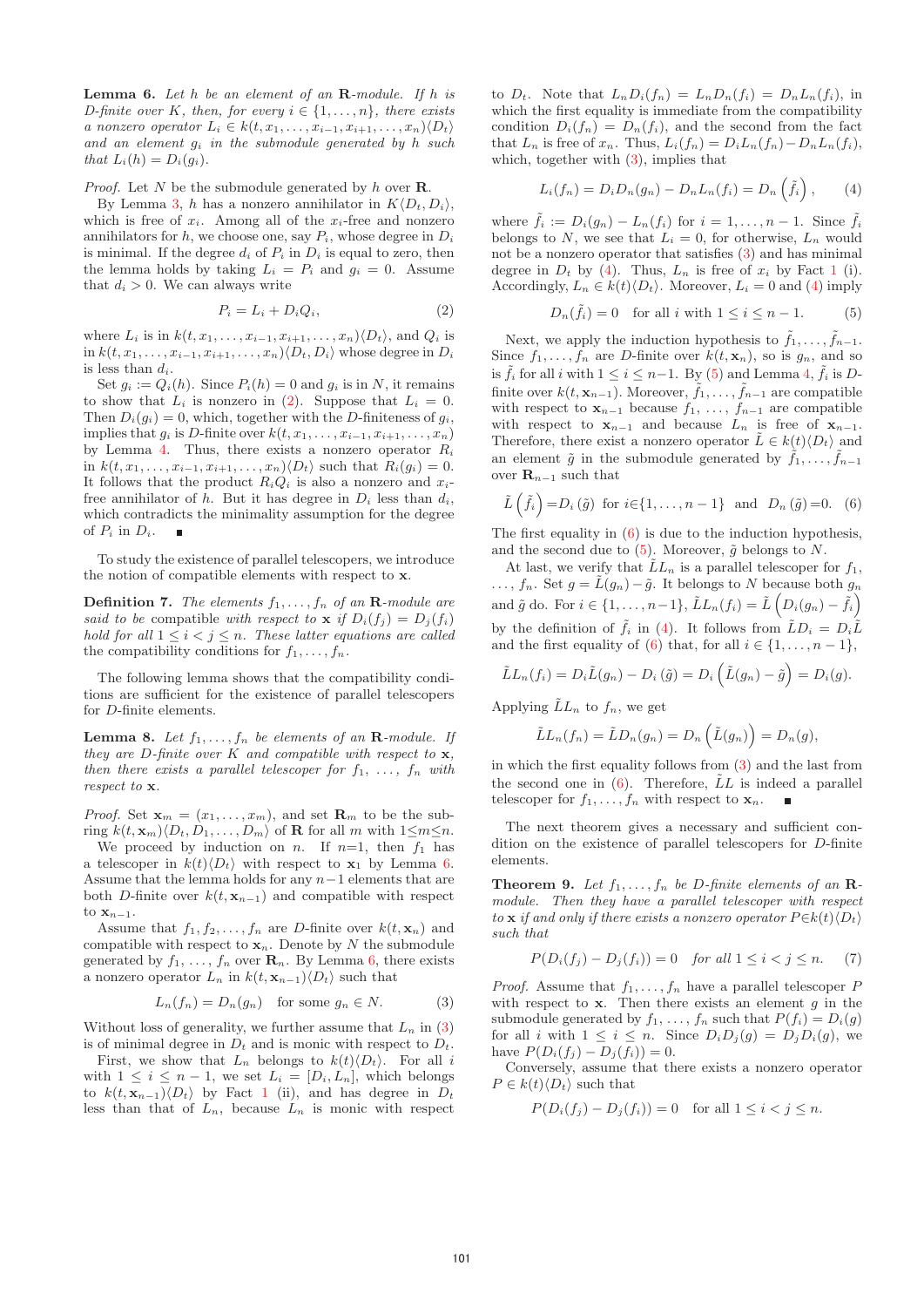Then  $P(f_1),...,P(f_n)$  are compatible, because P is free of **x**. So there is a parallel telescoper L for  $P(f_1), \ldots, P(f_n)$ by Lemma 8. Therefore,  $LP$  is a parallel telescoper for  $f_1$ ,  $\ldots$ ,  $f_n$  with respect to **x**.

# 4. HYPEREXPONENTIAL CASE

Let E be a differential field extension of  $(K, \Delta)$ , where K and  $\Delta$  are as in Section 3. The set of extended derivations on E is also denoted by  $\Delta$ . The derivations in  $\Delta$  are assumed to commute with each other. Furthermore, we assume that  $k$ is the subfield of constants in E.

For an element  $h \in E$  and an operator  $L \in \mathbf{R}$  of the form

$$
L = \sum_{i,j_1,...,j_n \ge 0} a_{i,j_1,...,j_n} D_t^i D_1^{j_1} \cdots D_n^{j_n}
$$

with  $a_{i,j_1,...,j_n} \in K$ , we define the application of L to h as

$$
L(h) = \sum_{i,j_1,\ldots,j_n \geq 0} a_{i,j_1,\ldots,j_n} \delta_t^i \circ \delta_1^{j_1} \circ \cdots \circ \delta_n^{j_n}(h).
$$

Then E is an **R**-module whose multiplication is the application of an operator in **R** to an element of E.

A nonzero element  $h \in E$  is said to be *hyperexponential* over K if the logarithmic derivative  $\delta(h)/h$  belongs to K for all  $\delta \in \Delta$ . Hyperexponential functions are D-finite elements. In fact, the submodule generated by several hyperexponential functions over **R** is the linear space spanned by them. Two hyperexponential functions are said to be similar if their ratio belongs to K.

#### 4.1 Determining the existence

The next proposition allows one to determine the existence of parallel telescopers for hyperexponential functions.

**Proposition 10.** Let  $h \in E$  be a hyperexponential function over K. Then ann(h)  $\cap k(t) \langle D_t \rangle \neq \{0\}$  if and only if the logarithmic derivative of h with respect to t is of the form

$$
\frac{\delta_t(p)}{p} + r \quad \text{ for some } p \in k(\mathbf{x})[t] \text{ and } r \in k(t). \tag{8}
$$

*Proof.* Assume that  $\delta_t(h)/h$  is of the form (8). Since p is a polynomial in  $t$  over  $k(\mathbf{x})$ , there exists a nonzero operator L in  $k(t)\langle D_t\rangle$  annihilating p. It is easy to verify that  $(D_t - r)(h/p) = 0$ . Therefore, h is annihilated by a nonzero operator in  $k(t)\langle D_t\rangle$ . Such an operator is the tensor product (cf.  $[32, Corollary 2.19, Definition 2.20]$ ) of L and  $D_t - r$ .

Conversely, assume that there exists a nonzero element L in ann(h) ∩  $k(t) \langle D_t \rangle$ . Then  $\delta_t(h)/h$  is a rational solution of the Riccati equation associated to L, although it does not have to be in  $k(t)$ . By formula (4.3) in [32, page 107],

$$
\frac{\delta_t(h)}{h} = \frac{\delta_t(P)}{P} + Q + \frac{R}{S},
$$

where  $P, Q, R$  and  $S$  are polynomials in t over the algebraic closure of  $k(\mathbf{x})$ , the roots of S are singular points of L, and the roots of  $P$  are nonsingular ones (see also [6, Theorem 1]). Moreover, one can assume that  $\deg_t(R) < \deg_t(S)$  and that  $S$  is monic. Since the singular points of  $L$  are in  $k$ , the coefficients of  $S$  are in  $k$  as well. Following the algorithm for computing rational solutions of Riccati equations described in [6,  $\S 4.3$ ] or [32, Exercise 4.10], we see that R belongs to  $k[t]$ . The same conclusion holds for  $Q$  by the algorithm

in  $[6, § 4.2]$ , as Q is constructed by analyzing the pole of the associated Riccati equation at infinity. Set  $r = Q + R/S$ , which belongs to  $k(t)$ , and set  $s = \delta_t(h)/h - r$ , which is in  $k(t, \mathbf{x})$  and equal to  $\delta_t(P)/P$ . Thus, the linear differential equation  $\delta_t(Y) = sY$  has a polynomial solution P. Since s belongs to  $k(t, \mathbf{x})$ , the equation must have a polynomial solution p in  $k(\mathbf{x})[t]$ , which implies that  $\delta_t(p)/p = s$ . Then, the logarithmic derivative  $\delta_t(h)/h$  is of the form (8).

One can decide if the logarithmic derivative  $\delta_t(h)/h$  in Proposition 10 is of the form  $(8)$  by computing its squarefree partial fraction decomposition with respect to  $t$ . A more efficient way is to apply Algorithm WeakNormalizer in [7, § 6.1] to  $\delta_t(h)/h$ , which delivers a polynomial p in  $k(\mathbf{x})[t]$ such that the difference of  $\delta_t(h)/h$  and  $\delta_t(p)/p$  belongs to  $k(t)$  if and only if  $\delta_t(h)/h$  is of the form (8).

Let  $h_1, \ldots, h_n$  be hyperexponential functions. Then  $h_1$ ,  $\ldots$ ,  $h_n$  have a parallel telescoper with respect to **x** if and only if, for every pair i, j with  $1 \leq i < j \leq n$ , there exists a nonzero operator  $P_{i,j} \in k(t) \langle D_t \rangle$  such that

$$
P_{i,j} (D_i(h_j) - D_j(h_i)) = 0.
$$
 (9)

This is because the least common left multiple of the  $P_{i,j}$ can be taken as the operator  $P$  in (7) of Theorem 9. For each pair  $(h_i, h_j)$ , there are three cases to be considered: (i) If  $D_i(h_i) = D_i(h_i)$ , then set  $P_{i,i} = 1$ . (ii) If  $h_i$  is similar to  $h_i$ , then the difference  $D_i(h_i) - D_j(h_i)$  is hyperexponential. So we can find  $P_{i,j}$  by Proposition 10. (iii) If  $h_i$  is not similar to  $h_i$ , then (9) implies that both  $P_{i,j}(D_i(h_i))$ and  $P_{i,j}(D_i(h_i))$  are equal to zero. Proposition 10 is also applicable to the last case.

**Example 11.** Consider the hyperexponential functions

$$
h_1 = \frac{t(x_1+t+t^2u)}{u(t+x_1)\sqrt{t}}, \ \ h_2 = \frac{((t+1)^2 + x_1x_2+t(x_1-1))u - tx_1}{u(t+x_2)\sqrt{t}},
$$

where  $u := t + x_1 + x_2$ . A direct calculation yields

$$
h := D_2(h_1) - D_1(h_2) = -1/\sqrt{t}
$$

The logarithmic derivative of  $h$  in  $t$  belongs to  $k(t)$ . Then  $P := 2tD_t + 1$  is the operator in  $k\langle D_t \rangle$  such that  $P(h) = 0$ . So  $h_1$  and  $h_2$  have a parallel telescoper with respect to  $x_1$ and  $x_2$  by Proposition 10.

### 4.2 Computing minimal parallel telescopers

This subsection is devoted to computing minimal parallel telescopers. First, we present a recursive algorithm, named ParaTele, for hyperexponential functions that are both compatible and similar. Next, we show that the algorithm can be easily adapted to compute minimal parallel telescopers for merely compatible hyperexponential functions.

**Algorithm ParaTele:** Given compatible functions  $r_1h$ , ...,  $r_n h$ , where h is hyperexponential over K and  $r_1, \ldots, r_n$ are rational functions in  $K$ , compute a minimal parallel telescoper  $L(t, D_t)$  for  $r_1 h, \ldots, r_n h$  with respect to **x** and a certificate  $g$  of  $L$ .

- 1. Compute a minimal telescoper  $L_n$  for  $r_n h$  with certificate  $q_n$  by the algorithms in [1, 5].
- 2. If  $n = 1$ , then return  $(L_n, g_n)$ ; otherwise, set

$$
\tilde{f}_i := D_i(g_n) - L_n(r_i h)
$$
 for  $i = 1, ..., n - 1$ .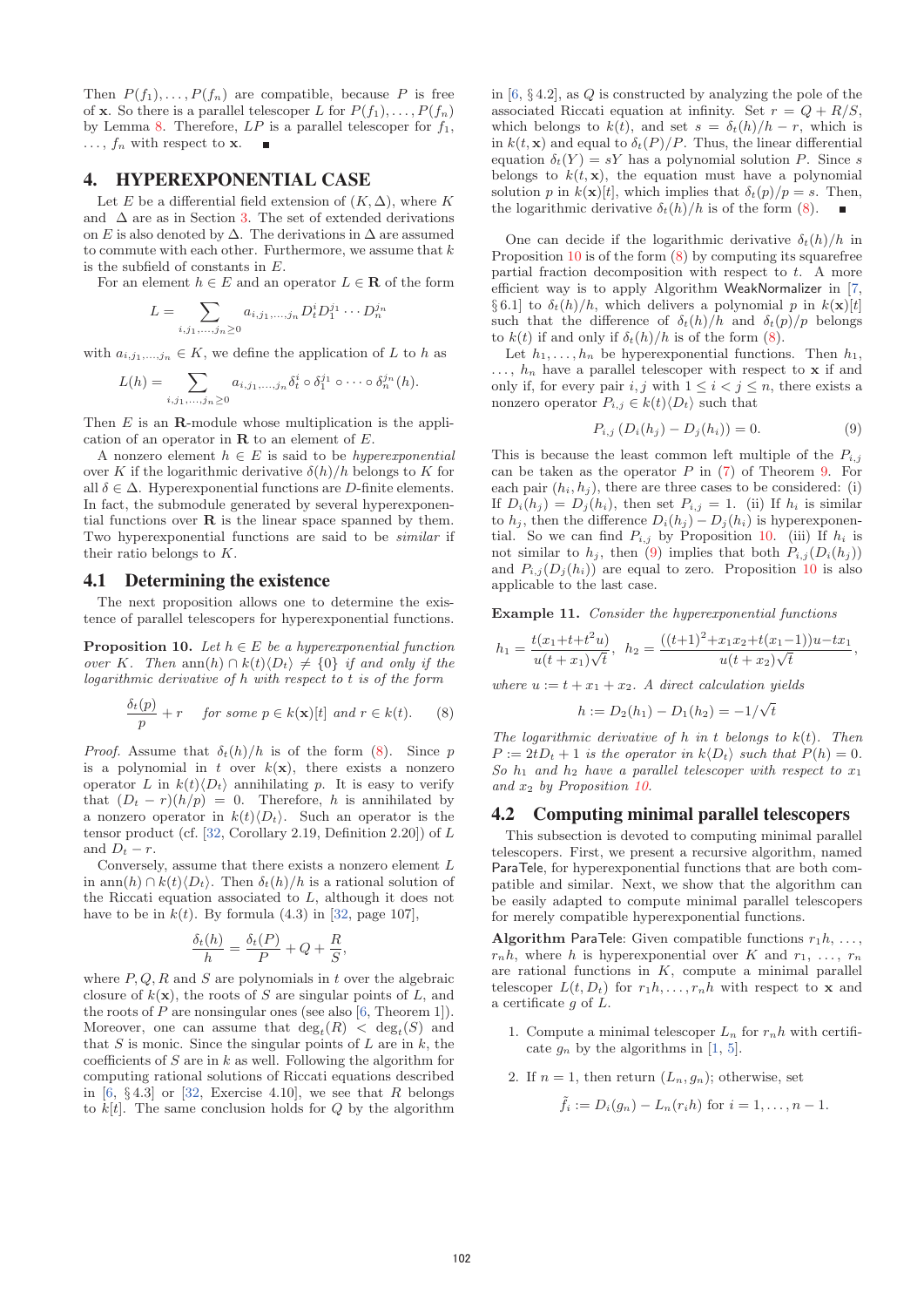- 3. Run ParaTele for functions  $\tilde{f}_1,\ldots,\tilde{f}_{n-1}$  to get  $(\tilde{L},\tilde{g})$ , where  $\tilde{L}$  is of minimal order and  $\tilde{q}$  is in the submodule generated by  $\tilde{f}_i$ 's over  $k(t, x_1, \ldots, x_{n-1})$  $\langle D_1, \ldots, D_{n-1} \rangle$ .
- 4. Return  $L := \tilde{L}L_n$  and  $g := \tilde{L}(g_n) \tilde{g}$ .

Note that some of the rational functions  $r_1, \ldots, r_n$  in Algorithm ParaTele may be equal to zero. So the input consists of either zero or similar hyperexponential functions. This guarantees that the recursion in step 3 can be executed.

It follows from the proof of Lemma 8 that Algorithm ParaTele always computes a parallel telescoper. Its minimality will be proved in Proposition 13. To this end, we need a lemma that plays a similar role for hyperexponential functions as Lemma 4 for D-finite ones.

Recall that  $\mathbf{x}_m$  stands for  $(x_1, \ldots, x_m)$  and  $\mathbf{R}_m$  for the subring  $k(t, \mathbf{x}_m) \langle D_t, D_1, \ldots, D_m \rangle$ , where  $m = 1, \ldots, n$ .

**Lemma 12.** Let  $h_1, \ldots, h_m$  be hyperexponential elements of E. Assume that, for all i with  $1 \leq i \leq m$ ,

$$
D_{m+1}(h_i) = \dots = D_n(h_i) = 0.
$$
 (10)

Let N and  $N_m$  be the submodule generated by  $h_1, \ldots, h_m$ over  $\mathbf{R}$  and  $\mathbf{R}_m$ , respectively. If there exists a nonzero operator  $T \in k(t) \langle D_t \rangle$  and  $a \in N$  such that

$$
T(h_i) = D_i(a) \quad \text{for all } i \text{ with } 1 \le i \le m,
$$

then there exists  $b \in N_m$  such that

$$
T(h_i) = D_i(b) \quad \text{for all } i \text{ with } 1 \le i \le m.
$$

In other words, T is a parallel telescoper for  $h_1, \ldots, h_m$ with respect to  $\mathbf{x}_m$ .

*Proof.* Without loss of generality, assume that  $\{h_1, \ldots, h_\ell\}$ is a maximal linearly-independent subset of  $\{h_1,\ldots,h_m\}$ over K. Then  $a = \sum_{j=1}^{\ell} a_j h_j$  for some  $a_j \in K$ , because N is the linear space spanned by  $h_1, \ldots, h_\ell$  over K. Hence,

$$
T(h_i) = \sum_{j=1}^{\ell} D_i(a_j h_j) = \sum_{j=1}^{\ell} (\delta_i(a_j) + a_j r_{i,j}) h_j, \qquad (11)
$$

where  $r_{i,j}$  stands for the logarithmic derivative  $\delta_i(h_i)/h_i$ and i ranges from 1 to m. Then there exist  $s_i \in \{1, \ldots, \ell\}$ and  $w_{i,s_i} \in k(t, \mathbf{x}_m)$  such that

$$
T(h_i) = w_{i,s_i} h_{s_i} \quad \text{for all } i \in \{1, \ldots, m\}.
$$

In fact,  $s_i$  can be any integer between 1 and  $\ell$  and  $w_{i,s_i}$  must be zero if  $T(h_i) = 0$ ; and  $s_i$  is unique if  $T(h_i)$  is nonzero by Proposition 4.1 in [19]. Thus, (11) can be rewritten as

$$
w_{i,s}h_s = \sum_{j=1}^{\ell} (\delta_i(a_j) + a_jr_{i,j})h_j.
$$

By the linear independence of  $h_1, \ldots, h_\ell, T(h_i) = D_i(a)$  is equivalent to

$$
\begin{cases}\n\delta_i(a_{s_i}) + a_s r_{i, s_i} = w_{i, s_i}, \\
\delta_i(a_j) + a_j r_{i, j} = 0 \text{ for } j \in \{1, \dots, m\} \text{ with } j \neq s_i.\n\end{cases}
$$
\n(12)

Let  $\xi_{m+1},\ldots,\xi_n \in k$  be such that  $b_i = a_i(\mathbf{x}_m,\xi_{m+1},\ldots,\xi_n)$ is well-defined for all i with  $1 \leq i \leq \ell$ . Then (12) still holds if we replace  $a_i$  by  $b_i$  for  $i = 1, \ldots, m$ . This is because the substitution of  $\xi_{m+1}, \ldots, \xi_n$  for  $x_{m+1}, \ldots, x_n$  commutes with  $\delta_i$  for all i with  $1 \leq i \leq m$ ; and because both  $w_{i,s_i}$  and the  $r_{i,j}$ 's are free of  $x_{m+1}, \ldots, x_n$  by (10).

Set  $b = \sum_{j=1}^{\ell} b_j h_j$ , which is in  $N_m$ . It follows from (12) that  $T(h_i) = D_i(b)$  for all i with  $1 \leq i \leq m$ .

We now prove the correctness of Algorithm ParaTele.

**Proposition 13.** Let  $h \in E$  be hyperexponential over K and  $r_1, \ldots, r_n \in K$ . If  $r_1 h, \ldots, r_n h$  are compatible, then Algorithm ParaTele computes a minimal parallel telescoper for  $r_1h, \ldots, r_nh$  with respect to **x**.

*Proof.* The proof is based on induction on the number  $n$  of functions. Set  $f_i = r_i h$  for  $i = 1, \ldots, n$ . Note that  $L_n$ and  $g_n$  obtained from step 1 can be identified with the telescoper and certificate in (3), respectively, because the **R**-submodule generated by  $f_1, \ldots, f_n$  is equal to that generated by  $h$ . Consequently, Algorithm ParaTele is just an algorithmic formulation of the proof of Lemma 8 with an additional assumption that  $\tilde{L}$  is a minimal parallel telescoper for  $\tilde{f}_1,\ldots,\tilde{f}_{n-1}$  with respect to  $\mathbf{x}_{n-1}$ . The conclusions made in the proof of Lemma 8 remain valid. In particular,  $\tilde{L}L_n$  is a parallel telescoper for  $f_1, \ldots, f_n$  with respect to **x**.

It remains to prove that  $\tilde{L}L_n$  is of minimal order. Assume that  $P \in k(t) \langle D_t \rangle$  is a parallel telescoper for  $f_1, \ldots, f_n$  with respect to **x**. Then  $P(f_i) = D_i(w)$  for all i with  $1 \leq i \leq n$ and for some w in the submodule generated by  $f_1, \ldots, f_n$ over **R**. In particular, P is a telescoper for  $f_n$  with respect to  $x_n$ . Thus,  $P = QL_n$  for some  $Q \in k(t) \langle D_t \rangle$ . Applying Q to  $\tilde{f}_1,\ldots,\ \tilde{f}_{n-1}$  yields

$$
Q(\tilde{f}_i) = QD_i(g_n) - P(f_i) = D_i(Q(g_n) - w)
$$
 (13)

for all i with  $1 \leq i \leq n-1$ . By (5) in the proof of Lemma 8,  $D_n(\tilde{f}_i) = 0$  for all i with  $1 \leq i \leq n-1$ . So Lemma 12 implies that Q is a parallel telescoper for  $\tilde{f}_1, \ldots, \tilde{f}_{n-1}$ with respect to  $\mathbf{x}_{n-1}$ . Thus, Q is a left multiple of  $\tilde{L}$ obtained in step 3, because  $\tilde{L}$  is a minimal parallel telescoper for  $f_1, \ldots, f_{n-1}$ . So P is a left multiple of the product  $\tilde{L}_{n}$ . Thus,  $LL_n$  is of minimal order.

**Example 14.** Let  $h_1, h_2$  and P be the same as in Example 11. Then  $H_1 := P(h_1)$  and  $H_2 := P(h_2)$  are compatible hyperexponential functions. Applying any telescoping algorithm in  $\left[1, 5\right]$  to  $H_1$  yields a minimal telescoper

$$
L_1 := 4t^2 D_t^2 - 8t D_t + 5
$$

for  $H_1$  satisfying  $L_1(H_1) = D_1(G_1)$  for some hyperexponential function  $G_1$  over  $k(t, x_1, x_2)$ . Set  $\tilde{H}_2 = L_1(H_2) - D_2(G_1)$ .  $Then L = L_2L_1 := 8t^3D_t^3 - 12t^2D_t^2 + 18tD_t - 15$  is a minimal parallel telescoper for  $H_1$  and  $H_2$  with respect to  $x_1$  and  $x_2$ .

**Example 15.** Let  $h_1 = 4x_1h/x_2$  and  $h_2 = (x_1^2 - t^2)h/x_2^2$ , where  $h = \exp \left(-\left(x_1^2 - t^2\right)^2 / x_2^2\right)$ . An easy calculation shows that  $h_1$  and  $h_2$  are compatible and similar. Applying ParaTele to  $h_1$  and  $h_2$  yields  $L(h_i) = D_i(q)$  for  $i = 1, 2$ , where  $L = D_t$ and  $g = -4th/x_2$ . Using this telescoping relation to evaluate the parametric line integral

$$
F(t, x_1, x_2) = \int_{(0,1)}^{(x_1, x_2)} h_1(t, x_1, x_2) dx_1 + h_2(t, x_1, x_2) dx_2,
$$

we find that  $D_t(F) = g(t, x_1, x_2) - g(t, 0, 1)$ . It follows that

$$
F(t, x_1, x_2) = \int_{-\infty}^t g(t, x_1, x_2) dt - \int_{-\infty}^t g(t, 0, 1) dt + c,
$$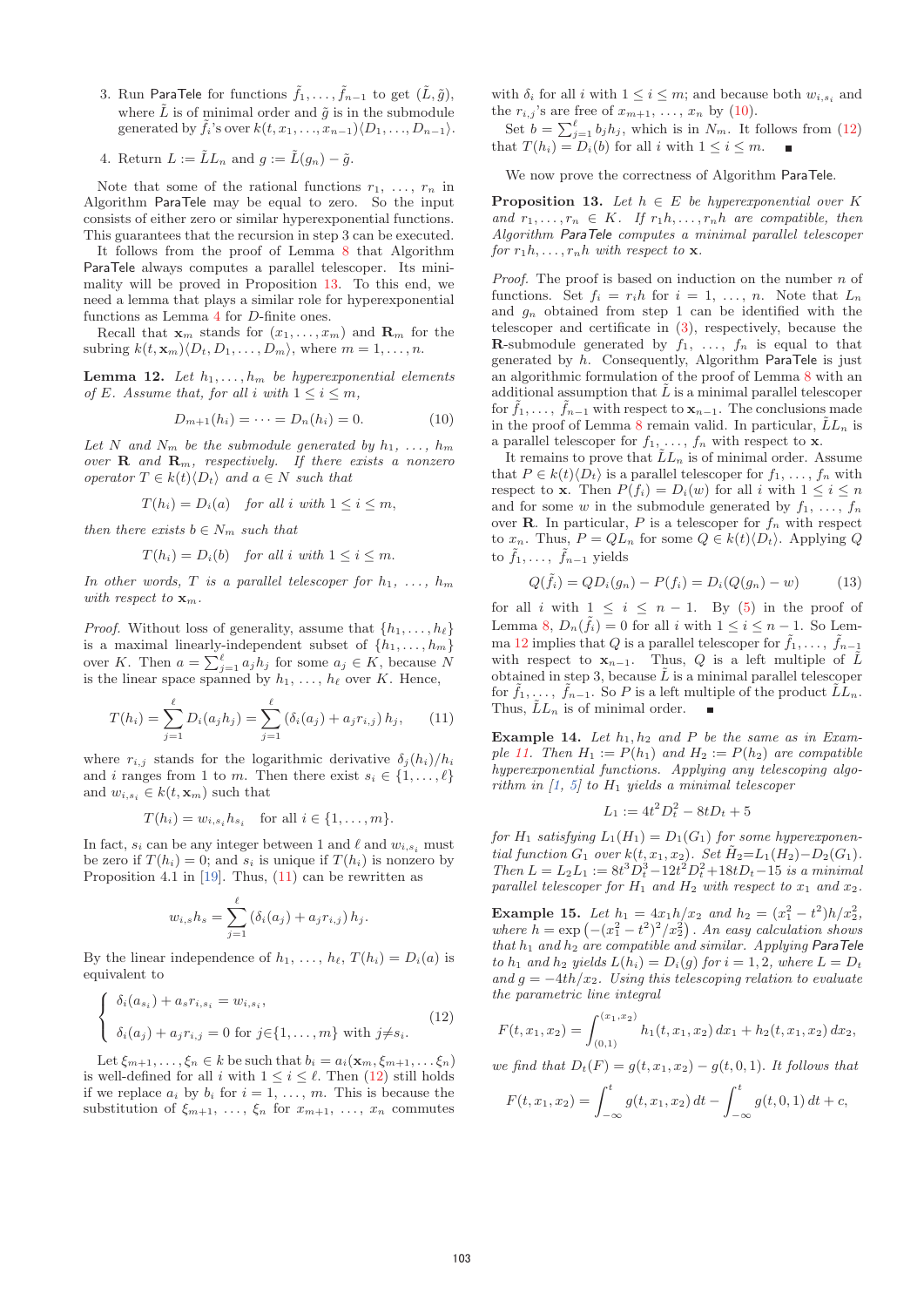where c is a constant with respect to  $D_t$ . One can easily show that c is actually equal to zero by the facts  $D_i(F)=h_i$ and  $h_i(-\infty, 0, 1) = 0$  for  $i = 1, 2$ .

One can find more details, a Maple implementation of our algorithm and examples for parallel telescopers and parametric line integrals at

#### http://mmrc.iss.ac.cn/~zmli/ParaTele.html.

Let us consider how to compute a minimal telescoper for compatible hyperexponential functions  $f_1, \ldots, f_n$ . For simplicity, we assume that  $f_1, \ldots, f_m$  and  $f_{m+1}, \ldots, f_n$  form two distinct equivalence classes modulo similarity. The same idea applies to the case, in which there are more than two equivalence classes. Since  $f_i$  and  $f_j$  are not similar for all i with  $1 \leq i \leq m$  and j with  $m+1 \leq j \leq n$ , the compatibility condition  $D_i(f_j) = D_j(f_i)$  implies that  $D_i(f_j)=D_j(f_i)=0$ . Let P be a minimal telescoper for  $f_1, \ldots, f_m$  over  $\mathbf{x}_m$ , and Q a minimal one for  $f_{m+1}, \ldots, f_n$  with respect to  $x_{m+1}$ ,  $\ldots, x_n$ . Then  $P(f_i) = D_i(g)$  for all i with  $1 \leq i \leq m$ and for some g in the submodule generated by  $f_1, \ldots, f_m$ over  $\mathbf{R}_m$ , and  $Q(f_j) = D_j(h)$  for all j with  $m+1 \leq j \leq n$  and for some h in the submodule generated by  $f_{m+1}, \ldots, f_n$ over  $k(t, x_{m+1},...,x_n)$  $\langle D_t, D_{m+1},...,D_n \rangle$ . In particular, we have  $D_i(h) = D_j(g) = 0$  for all i with  $1 \leq i \leq m$  and j with  $m + 1 \leq j \leq n$ .

Set  $L$  to be the least common left multiple of  $P$  and  $Q$ . Then there exist  $U, V \in k(t) \langle D_t \rangle$  such that  $L = UP = VQ$ . A straightforward calculation implies that  $L$  is a parallel telescoper for  $f_1, \ldots, f_n$  with respect to **x**. A certificate of L is  $U(g) + V(h)$ . Let L' be a parallel telescoper for  $f_1$ ,  $\ldots$ ,  $f_n$  with respect to **x**. By Lemma 12,  $L'$  is a parallel telescoper for both  $f_1, \ldots, f_m$  with respect to  $\mathbf{x}_m$  and  $f_{m+1}$ ,  $\ldots, f_n$  with respect to  $x_{m+1}, \ldots, x_n$ . So it is a common left multiple of  $P$  and  $Q$ . Consequently, it is a left multiple of  $L$ . We conclude that L is a minimal telescoper for  $f_1, \ldots, f_n$ with respect to **x**.

To construct a parallel telescoper for hyperexponential functions  $f_1, \ldots, f_n$  that are not necessarily compatible with respect to **x**, we compute a nonzero operator  $P \in k(t) \langle D_t \rangle$ such that (7) holds. Then  $P(f_1), \ldots, P(f_n)$  are compatible with respect to **x**. Let L be a parallel telescoper for  $P(f_1)$ ,  $\ldots, P(f_n)$ . Then LP is a parallel telescoper for  $f_1, \ldots, f_n$ . But LP is not necessarily of minimal order.

# 5. PARAMETERIZED PICARD–VESSIOT **THEORY**

A generalized differential Galois theory having differential algebraic groups (as in [16]) as Galois groups was initiated in [18]. The parameterized Picard–Vessiot theory considered in [9] is a special case of the above generalized differential Galois theory and studies symmetry groups of the solutions of linear differential equations whose coefficients contain parameters. In this section, we show the connection of parallel telescoping with this parameterized theory.

Let  $F$ , containing  $k(t)$  as a subfield, be a differentially closed field of characteristic zero, i.e., any consistent differential system with coefficients in  $F$  has solutions in  $F$ . Let  $F(\mathbf{x})$  be the field of rational functions in **x**. As before,  $\Delta$ stands for the set  $\{\delta_t, \delta_1, \ldots, \delta_n\}$  of derivations. In the following, gl<sub>n</sub>(\*) (resp. GL<sub>n</sub>(\*)) denotes the set of  $n \times n$ matrices (resp. invertible matrices) with entries in ∗.

Let  $E$  be a differential field extension of  $F(\mathbf{x})$ . For a subset  $\Lambda \subset \Delta$ , an element  $c \in E$  is called a  $\Lambda$ -constant if  $\lambda(c) = 0$  for all  $\lambda \in \Lambda$ . The set of all  $\Lambda$ -constants forms a subfield of E, which is denoted by  $C_E^{\Lambda}$ . Consider the differential system

$$
D_1(Y) = A_1 Y, \ldots, \ D_n(Y) = A_n Y, \tag{14}
$$

where  $A_i \in \text{gl}_n(F(\mathbf{x}))$ , the set of  $n \times n$  matrices with entries in  $F(\mathbf{x})$ , such that

$$
D_i(A_j) - D_j(A_i) = A_i A_j - A_j A_i.
$$

As in the classical Galois theory, we now define the "splitting field" for the system (14).

**Definition 16.** A parameterized Picard–Vessiot extension of  $F(\mathbf{x})$  (PPV-extension of  $F(\mathbf{x})$ ) for the system (14) is a Δ-field extension E of F(**x**) satisfying

- (a) There exists a matrix  $Z \in GL_n(E)$  such that  $D_i(Z) =$  $A_iZ$  for all  $i = 1, \ldots, n$  and E is generated as a  $\Delta$ -field over  $F(\mathbf{x})$  by the entries of Z.
- (b)  $C_E^{\Lambda} = C_{F(\mathbf{x})}^{\Lambda} = F$  for  $\Lambda = {\delta_1, \ldots, \delta_n}$ .

The parameterized Picard–Vessiot group (PPV-group) associated with the PPV-extension E of  $F(\mathbf{x})$  is the group

$$
Gal_{\Delta}(E/F(\mathbf{x})) = \{ \sigma \in Aut_{F(\mathbf{x})}(E) \mid \sigma \delta = \delta \sigma \text{ for } \delta \in \Delta \}.
$$

The existence of PPV-extensions for parameterized differential systems has been established in [9, Thm 9.5 (1)] under the assumption that  $F$  is differentially closed. Recently, this existence result has been improved so that one only needs F to be algebraically closed [33] and under weaker closure conditions in [12]. In the classical Galois theory, the Galois group of an algebraic equation is a subgroup of the permutation group. In the non-parameterized differential case, the Galois group of a linear differential system is a linear algebraic group, i.e., a group of  $n\times n$  matrices whose entries are elements in the field of constants satisfying certain polynomial equations. The PPV-group associated with a PPV-extension of  $F(\mathbf{x})$  is a *linear differential algebraic group*, i.e., a group of  $n \times n$  matrices whose entries are elements in  $F$  satisfying certain differential equations [9, Theorem 9.5 (2)].

**Example 17** (Example 3.1 in [9])**.** Consider the equation

$$
D_x(Y) = \frac{t}{x} Y.
$$

The PPV-extension for this equation is the  $\{\delta_t, \delta_x\}$ -field, generated by the element  $z = x^t$ , i.e.,

 $E \triangleq F(x)(z, \delta_x(z), \delta_t(z),...) = F(x, x^t, \log(x)).$ 

The corresponding PPV-group is as follows:

$$
Gal_{\Delta}(E/F(x)) = \{a \in F \mid a \neq 0 \text{ and } \delta_t\left(\frac{\delta_t(a)}{a}\right) = 0\}.
$$

As a corollary of the general Galois correspondence [9, Theorem 9.5], the following lemma will be used frequently in the rest of this section.

**Lemma 18.** Let E be a PPV-extension of  $F(\mathbf{x})$  for some parameterized differential system and let  $Gal_{\Delta}(E/F(\mathbf{x}))$  be the associated PPV-group. Then the set

$$
\{f \in E \mid \sigma(f) = f \text{ for all } \sigma \in \text{Gal}_{\Delta}(E/F(\mathbf{x}))\}
$$

coincides with the field  $F(\mathbf{x})$ .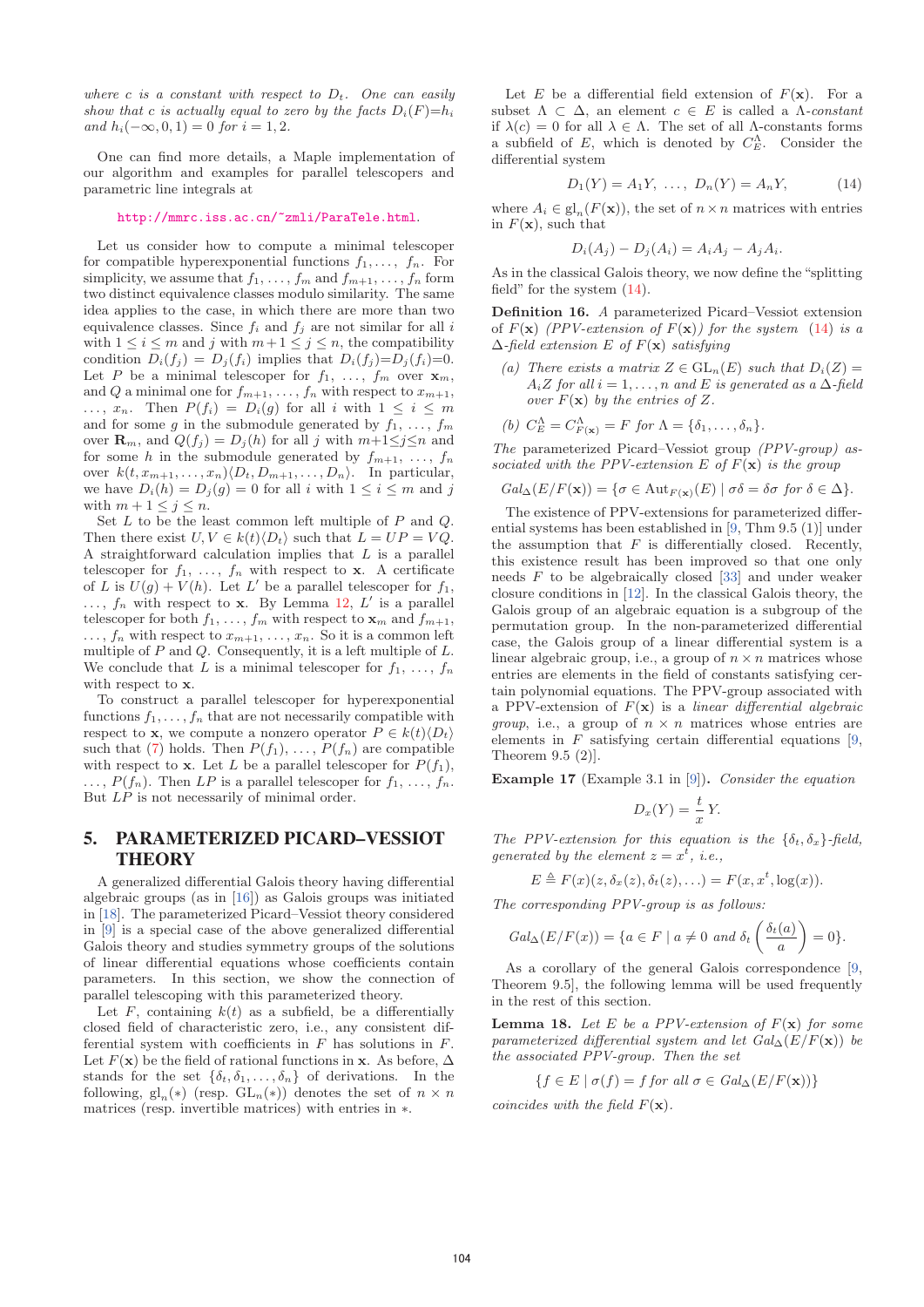## 5.1 Galois groups of first-order systems

Unlike the usual Picard–Vessiot theory where we have a complete algorithm to compute the Galois group of a given linear differential equation over the field of rational functions [14], we have only partial algorithmic results for the PPV-theory. Algorithms for first and second order parameterized equations over  $F(\mathbf{x})$ , where  $n = 1$ , appear in [2, 10]. An algorithm to determine if a parameterized equation of arbitrary order has a unipotent PPV-group (or even certain kinds of extensions of such a group) as well as an algorithm to compute the group appears in [25]. An algorithm to determine if a parameterized equation has a reductive PPV-group and compute it if it does appears in [24].

We now show how one determines the PPV-group of a first-order differential system of the form

$$
D_1(Y) = f_1, \ \ldots, \ D_n(Y) = f_n,
$$
 (15)

where  $f_1, \ldots, f_n \in F(\mathbf{x})$  are compatible rational functions with respect to **x**. Let E be the PPV-extension of  $F(\mathbf{x})$ and let  $z \in E$  be a solution of the system (15). For every  $\sigma \in \text{Gal}_{\Delta}(E/F(\mathbf{x}))$ ,  $\sigma(z)$  is still a solution of the system (15). Then  $\sigma(z) = z + c_{\sigma}$  for some  $c_{\sigma} \in C_E^{\Lambda} = F$ with  $\Lambda = {\delta_1, \ldots, \delta_n}$ . By fixing a solution z, we get a representation of the PPV-group  $Gal_{\Delta}(E/F(\mathbf{x}))$  as a subgroup of the additive group  $(F, +)$ . The differential subgroups of  $(F, +)$  have been classified by Cassidy [8, Lemma 11] and Sit [30, Theorem 1.3, p.647]. That is, any subgroup G of  $(F, +)$  is of the form  $\{a \in F \mid L(t, D_t)(a) =$ 0, where L is a linear differential operator in  $F\langle D_t \rangle$ . We call  $L$  the *defining operator* for  $G$ .

**Lemma 19.** If the coefficients  $f_1, \ldots, f_n$  of the system (15) are in  $k(t)(\mathbf{x})$ , then the defining operator L for its corresponding PPV-group is in  $k(t)\langle D_t\rangle$ .

*Proof.* As noted above the PPV-group  $G$  can be identified with the set of solutions of an equation of the form  $L(y)=0$  where  $L \in F\langle D_t \rangle$ . To see that this group is actually defined over  $k(t)$ , note that  $k(t, \mathbf{x})$  is a purely transcendental extension of  $k(t)$  and so  $k(t)$  is algebraically closed in  $k(t, \mathbf{x})$ . Furthermore,  $\Delta$  consists of independent derivations over  $k(t, \mathbf{x})$ . Remark 2.9.2 and Theorem 2.8 of [12] imply that a parameterized Picard-Vessiot extension exists for our equations and Lemma 8.2 of [12] implies that the parameterized Picard-Vessiot group is defined over  $k(t)$ . Finally [30, Theorem 1.3, p.647] implies that this group is defined as claimed above.

Now we present the main result of this section that the problem of determining the PPV-group of the system (15) with coefficients in  $k(t, x)$  is equivalent to that of computing a minimal parallel telescoper for its coefficients.

**Theorem 20.** Let  $f_1, \ldots, f_n$  be the coefficients of the system (15) such that they are in  $k(t, \mathbf{x})$  and compatible with respect to **x**. Then  $L \in k(t) \langle D_t \rangle$  is the defining operator for the PPV-group of the system  $(15)$  if and only if L is a minimal parallel telescoper for  $f_1, \ldots, f_n$  with respect to **x**.

*Proof.* Let  $\tilde{L}$  be the defining operator for the PPV-group G of the system (15). By Lemma 19,  $\tilde{L}$  is in  $k(t)\langle D_t\rangle$ . We claim that  $\tilde{L}$  is a parallel telescoper for  $f_1, \ldots, f_n$  with respect to **x**. Let  $z \in E$  be a solution of (15). Then, for any  $\sigma \in G$ ,  $\sigma(z) =$ 

 $z + c_{\sigma}$ , where  $c_{\sigma} \in F$  is such that  $\tilde{L}(c_{\sigma}) = 0$ . For any  $\sigma \in G$ ,  $\sigma(\tilde{L}(z)) = \tilde{L}(\sigma(z)) = \tilde{L}(z + c_{\sigma}) = \tilde{L}(z) + \tilde{L}(c_{\sigma}) = \tilde{L}(z).$ Then  $\tilde{q} := \tilde{L}(z) \in F(\mathbf{x})$  by Lemma 18. Since  $\tilde{L}$  commutes with  $D_i$  for all  $i = 1, \ldots, n$ ,

$$
\tilde{L}(D_i(z)) = \tilde{L}(f_i) = D_i(\tilde{g}).
$$
\n(16)

We now show that we can choose  $\tilde{g} \in k(t, \mathbf{x})$  (and so L will be a parallel telescoper with  $\tilde{g} \in k(t, \mathbf{x})$ . Since the  $f_i$  are in  $k(t, \mathbf{x})$ , equations (16) imply that  $D_i(\tilde{g})$  belongs to  $k(t, \mathbf{x})$ . Expanding  $\tilde{g}$  in partial fractions with respect to  $x_n$  and using induction, one sees that there is an element  $c \in F$  such that  $\tilde{g} - c \in k(t, \mathbf{x})$ . Now let  $L \in k(t) \langle D_t \rangle$  be a minimal parallel telescoper for  $f_1, \ldots, f_n$  with respect to **x**. Then, we have that L divides  $\tilde{L}$ . To complete the proof, it remains to show that  $\tilde{L}$  divides L. It suffices to prove that  $L(c_{\sigma}) = 0$  for any  $\sigma \in G$ . Since  $L(f_i) = D_i(g)$  for some  $g \in k(t, \mathbf{x}) \subset F(\mathbf{x}),$ 

$$
D_i(L(z) - g) = L(D_i(z)) - D_i(g) = L(f_i) - D_i(g) = 0.
$$

Therefore  $L(z) - g \in F$  and so  $L(z) \in F(\mathbf{x})$ . For any  $\sigma \in G$ ,  $L(z) = \sigma(L(z)) = L(\sigma(z)) = L(z + c_{\sigma}) = L(z) + L(c_{\sigma}).$ Then  $L(c_{\sigma})=0$ .

**Example 21.** Consider the differential system

$$
D_1(Y) = f_1, \quad D_2(Y) = f_2,\tag{17}
$$

where  $f_1, f_2 \in k(t, x_1, x_2)$  are as follows:

$$
f_1 = \frac{t}{x_1 + x_2 + t}
$$
,  $f_2 = \frac{tx_2 + t^2 + x_1 + x_2 + t}{(x_1 + x_2 + t)(x_2 + t)}$ .

It is easy to check that  $D_2(f_1) = D_1(f_2)$ . Applying ParaTele to  $f_1$  and  $f_2$  yields  $L(f_i) = D_i(g)$  for  $i = 1, 2$ , where  $L = D_i^2$ . Then the corresponding  $PPV$ -group of system  $(17)$  is as  $follows: Gal_{\Delta}(E/F(\mathbf{x})) = \{a \in F \mid \delta_t^2(a) = 0\}.$ 

#### 5.2 An inverse problem

As in the classical Galois theory, a natural question that arises is the inverse problem: Which groups occur as Galois groups over a given field? In [9, Example 7.1], the authors consider a  $\Delta$ -field  $F(x)$ , where  $\Delta = {\delta_t, \delta_x}$ and F is a  $\{\delta_t\}$ -differentially closed field. They show that the additive group  $(F, +)$  cannot be the Galois group of a parameterized Picard–Vessiot extension of this field. In the rest of this section, we show a similar result for fields of rational functions in several variables (for other results concerning the inverse problem, see [11, 24, 25, 26, 29]). The key tool will be the fact that parallel telescopers always exist for compatible rational functions. Let us first recall a lemma, which is an easy corollary of Theorem 4 of Chapter VII.3 in [16].

**Lemma 22.** If G is the PPV-group of a PPV-extension E of  $F(\mathbf{x})$ , then  $E = F(\mathbf{x})\langle z \rangle_{\Delta}$ , satisfying for any  $\sigma \in G$ 

$$
\sigma(z) = z + c_{\sigma} \text{ with } c_{\sigma} \in F.
$$

**Theorem 23.** The additive group  $G = (F, +)$  is not the PPV-group of a PPV-extension of F(**x**).

*Proof.* We argue by contradiction. Assume that  $G$  is the PPV-group of some PPV-extension  $E$  of  $F(\mathbf{x})$ . Then Lemma 22 implies that  $D_i(z) = f_i$  with  $f_i \in F(\mathbf{x})$  for all  $i = 1, \ldots, n$ . Since  $D_i$  and  $D_j$  commute in  $F(\mathbf{x})$ ,  $f_1, \ldots, f_n$  are compatible. By Theorem 9, there exists L in  $F\langle D_t \rangle$  such that  $L(f_i) = D_i(g)$  for some  $g \in F(\mathbf{x})$ . By the